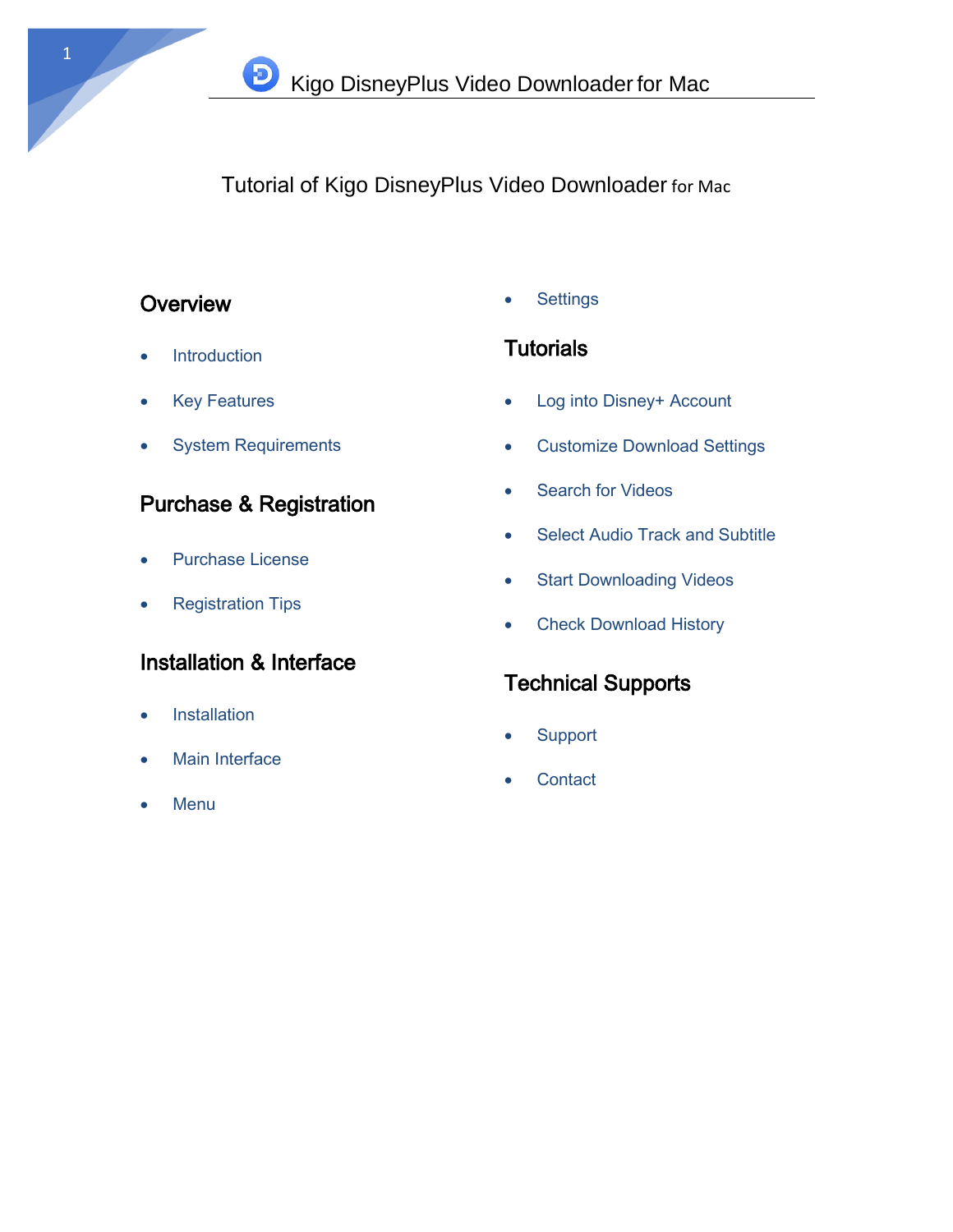## **Overview**

- **Introduction**
- Key Features
- System Requirements

#### **Introduction**

Thank you for using Kigo DisneyPlus Video Downloader for Mac!

Kigo DisneyPlus Video Downloader for Mac is a professional video downloading tool that offers enough horsepower to download DisneyPlus videos. With this DisneyPlus Video Downloader, you can download any movies and TV shows from DisneyPlus to your computer running Mac OS X 10.11 or later. Furthermore, the best part is that the program supports to download videos in HD quality with audio track and subtitles kept. That means you can freely switch among those languages as needed and get the same watching experience as DisneyPlus Videos provides.

### Key Features

- Support downloading HD DisneyPlus videos.
- Keep multi-language subtitles & audio tracks.
- Support AD track kept.
- User-friendly and intuitive interface, easy-to-use.
- No need to install DisneyPlus Video app.

#### System Requirements

- Mac OS X 10.11 or later
- 1GHz processor or above
- 512 megabytes (MB) or higher RAM
- 1024\*768 resolution display or higher Monitor
- 1GB of available hard-disk space or higher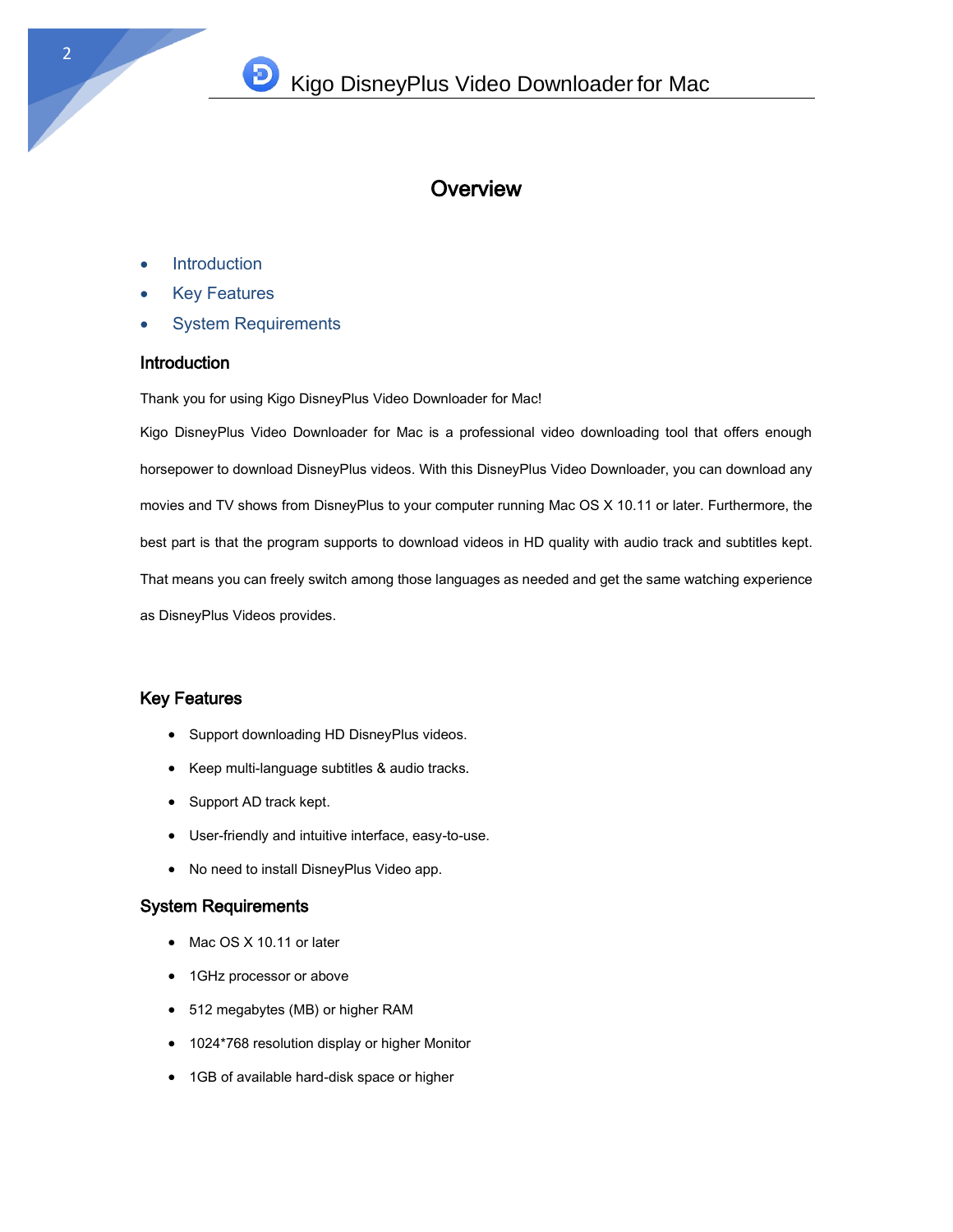# Purchase & Registration

- Purchase Kigo DisneyPlus Video Downloader for Mac
- Register Kigo DisneyPlus Video Downloader for Mac

### Purchase Kigo DisneyPlus Video Downloader for Mac

Kigo DisneyPlus Video Downloader offers three subscription plans: Monthly, Yearly, and Lifetime plans.

Quick Link: To purchase a license key for Kigo DisneyPlus Video Downloader for Mac, please visit here.

### 1. Why should I buy Kigo DisneyPlus Video Downloader for Mac?

Kigo DisneyPlus Video Downloader is a shareware, and the trial version only allows you to download the first 5 minutes of each video in HD quality. To get the full video, please purchase a license. After the purchase, you will be provided with your Registration Email and Registration key which will unlock the trial version limitation.

#### 2. What Benefits do we have after Registration?

- Unlimited use during the subscription period without any function restrictions.
- Lifetime FREE upgrades to the latest versions of the same product.
- Lifetime FREE technical support.

### Register Kigo DisneyPlus Video Downloader for Mac

Step 1: Run Kigo DisneyPlus Video Downloader on PC. First you should click the Menu icon  $\equiv$  or the Key icon on the upper right, and then select Register option to register your program.

Step 2: Please fill in the blanks with the Registration Email and Registration Code. You can use keyboard shortcuts to copy (Ctrl+C) and paste (Ctrl+V) your license in the registration window.

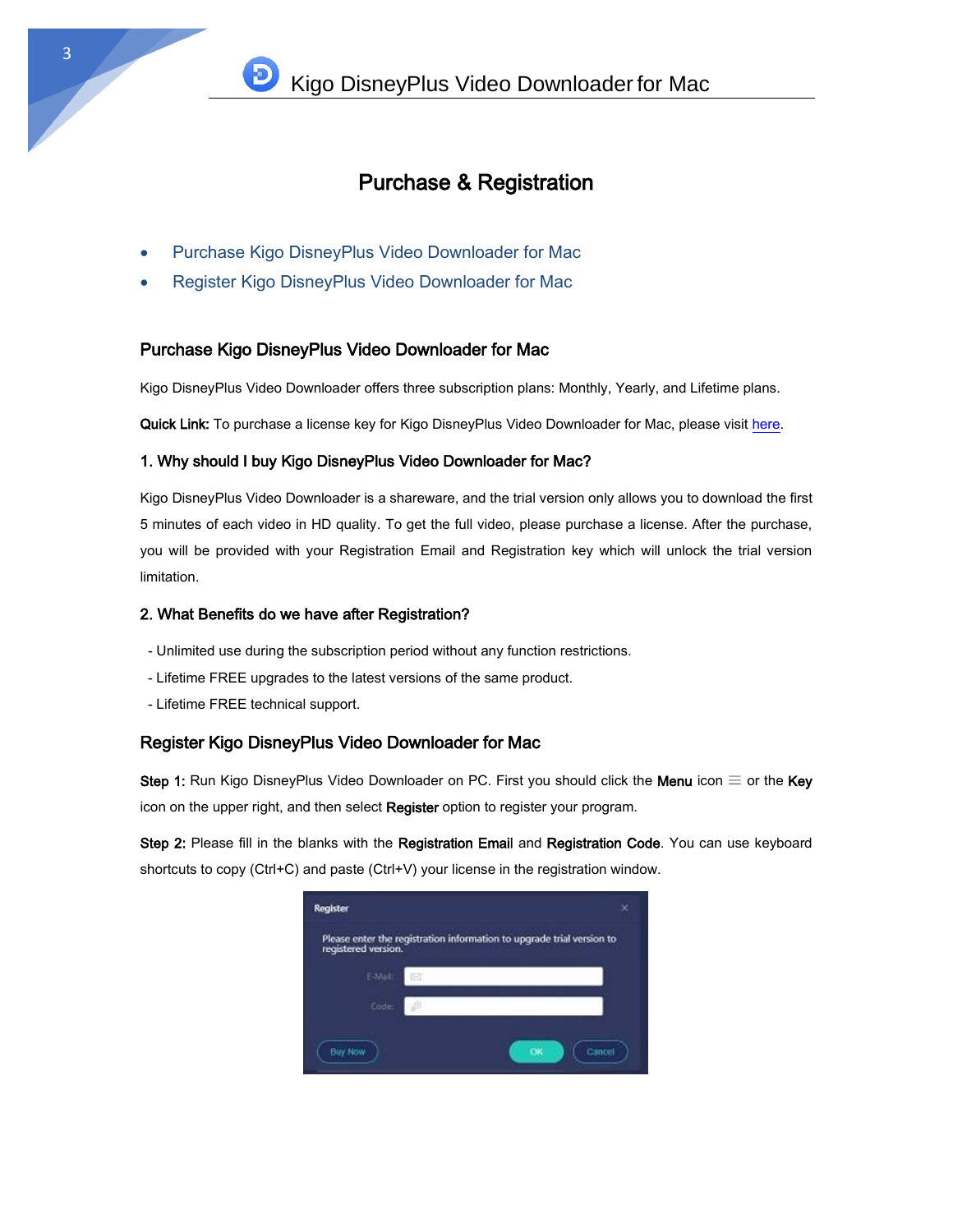Step 3: After finishing the Registration, the limitation of the trial version will be removed.



#### Notice:

1. Your computer should be connected with the Internet.

2. Make sure both the Registration Email and Registration key are provided by our company after you pay the registration fee. If you have not paid, please click Buy Now t[o purchase.](https://www.kigo-video-converter.com/disneyplus-video-downloader/order.html)

3. Please make sure Registration Email and Registration key you entered are both completely and correctly, if not, an error message will pop up.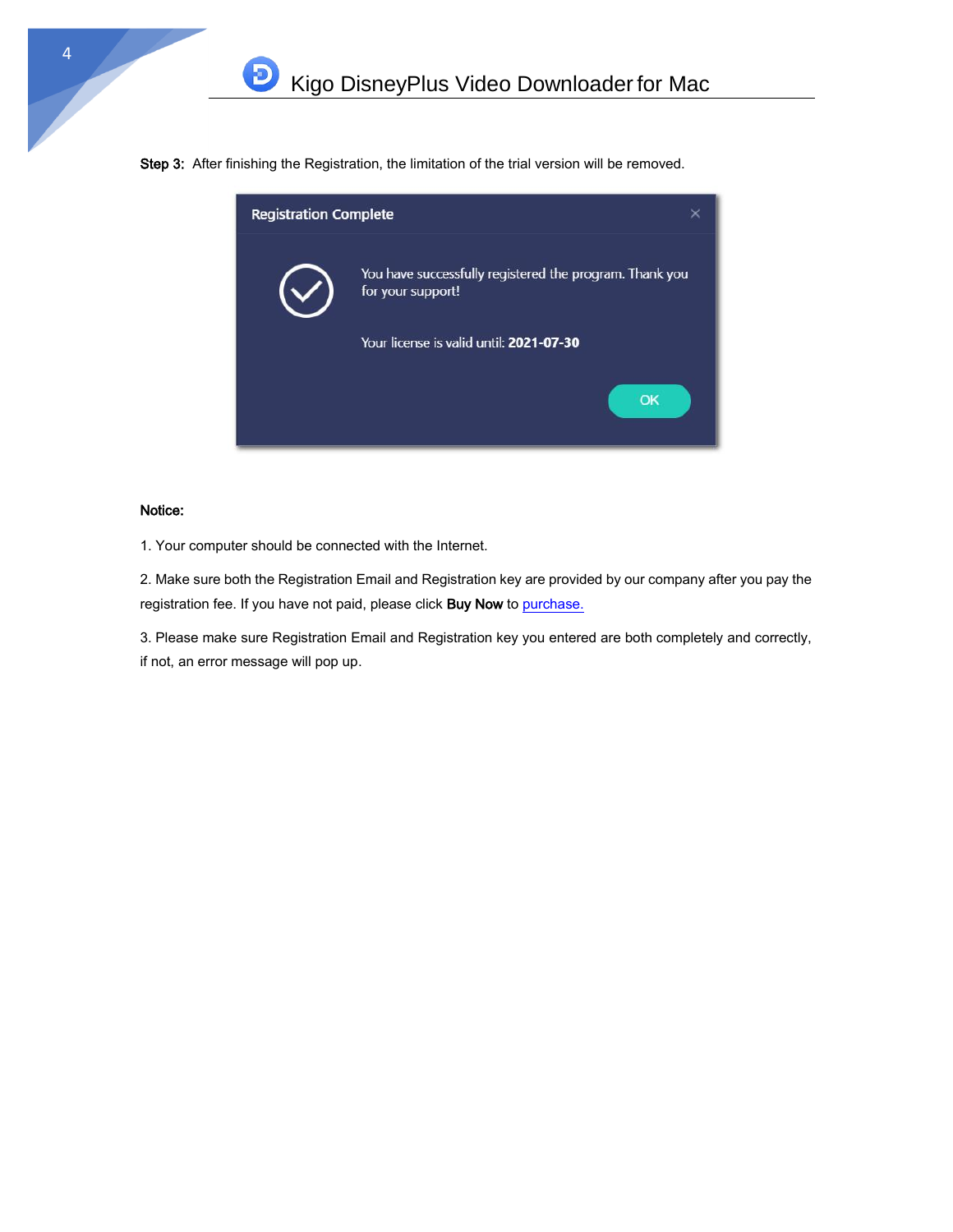

## **Installation & Interface**

- **•** Installation
- Main Interface
- Menu
- **•** Settings

### **Installation**

To install the program, please follow the instructions below step by step:

1. Download and install Kigo DisneyPlus Video Downloader for Mac fro[m Download Center.](https://www.kigo-video-converter.com/downloads.html)

2. Double click the installation package of Kigo DisneyPlus Video Downloader for Mac to start installing the program on your computer.

3. Follow the instructions to finish the installation.

Note: You can customize the output path for the program as well as create a desktop shortcut icon for convenience during the installation.

### Main Interface

Launch Kigo DisneyPlus Video Downloader for Mac and you will see the main interface as below:

| $\bullet$<br>kigo<br>DisneyPlus Video Downloader | 围<br>Download<br>뉴                                                                                                  | Library | $R \ntriangle \ntriangle \ntriangle \nexists$ |
|--------------------------------------------------|---------------------------------------------------------------------------------------------------------------------|---------|-----------------------------------------------|
|                                                  | Kigo DisneyPlus Video Downloader<br>Paste video URL here or search                                                  | Q       |                                               |
|                                                  | Search video by name or<br>copy link and paste it above                                                             |         |                                               |
|                                                  | Disney+<br><b>BOG</b><br>×<br>https://www.disneyplus.com/video/42c119cf-8572-<br>$\leftarrow$<br>$\rightarrow$<br>C | $+$     |                                               |
|                                                  |                                                                                                                     |         | <b>PRIVACY POLICY</b>                         |

5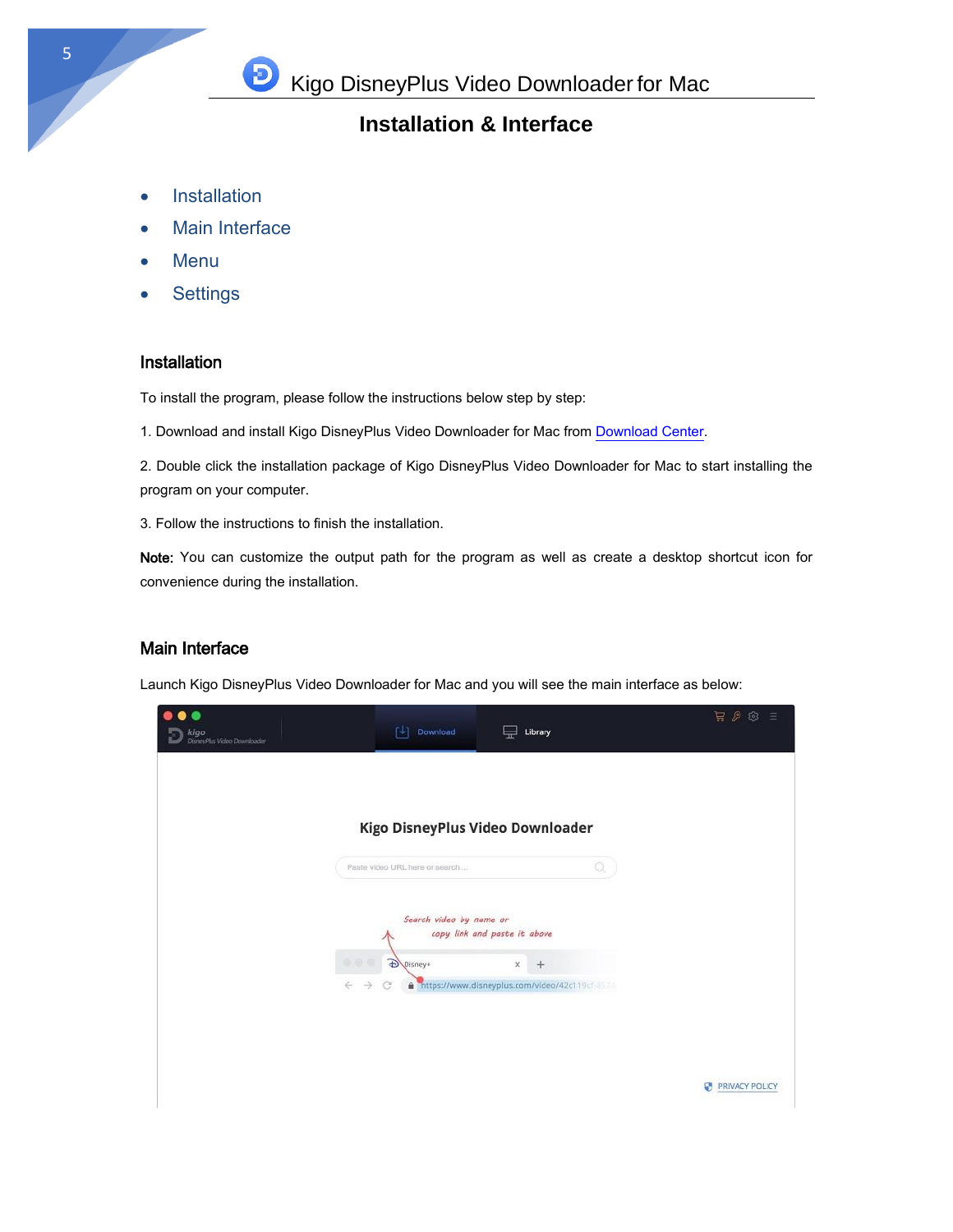

### Menu

Click the "Menu"  $\blacksquare$  button on the upper-right corner, and you will see a dialogue as below:



### **Settings**

Click the "Settings" button on the upper right, and you will see a pop-up window as below, where you can customize the output quality (High, Medium, Low), output path, audio and subtitles language, etc:

| $\times$<br>Settings<br><b>Download Settings</b><br><b>Account Settings</b><br>Advanced<br>MP4<br>Video Format:<br>Video Quality:<br>High<br>Audio Language:<br>$^\circledR$<br>English<br>Save AD (Audio Description) if avaliable<br>Save 5.1 surround audio track, if any<br>Subtitle Language:<br>$\odot$<br>English<br>-20<br>Save Subtitle as:<br>Internal subtities<br>Output Folder:<br>Cocuments/Kigo DisneyPlus \<br>/User:<br>111<br>Put the computer to sleep after finishing the download queue<br>$\phi$ | <b>kigo</b><br>Donnflis Veleo Downloader |  | $\lceil \frac{1}{2} \rceil$ Download | Library |   | F P<br>Ξ<br>13        |
|------------------------------------------------------------------------------------------------------------------------------------------------------------------------------------------------------------------------------------------------------------------------------------------------------------------------------------------------------------------------------------------------------------------------------------------------------------------------------------------------------------------------|------------------------------------------|--|--------------------------------------|---------|---|-----------------------|
|                                                                                                                                                                                                                                                                                                                                                                                                                                                                                                                        |                                          |  |                                      |         |   |                       |
|                                                                                                                                                                                                                                                                                                                                                                                                                                                                                                                        |                                          |  |                                      |         |   |                       |
|                                                                                                                                                                                                                                                                                                                                                                                                                                                                                                                        |                                          |  |                                      |         |   |                       |
|                                                                                                                                                                                                                                                                                                                                                                                                                                                                                                                        |                                          |  |                                      |         |   |                       |
|                                                                                                                                                                                                                                                                                                                                                                                                                                                                                                                        |                                          |  |                                      |         |   |                       |
|                                                                                                                                                                                                                                                                                                                                                                                                                                                                                                                        |                                          |  |                                      |         |   |                       |
|                                                                                                                                                                                                                                                                                                                                                                                                                                                                                                                        |                                          |  |                                      |         |   |                       |
|                                                                                                                                                                                                                                                                                                                                                                                                                                                                                                                        |                                          |  |                                      |         |   |                       |
|                                                                                                                                                                                                                                                                                                                                                                                                                                                                                                                        |                                          |  |                                      |         |   |                       |
|                                                                                                                                                                                                                                                                                                                                                                                                                                                                                                                        |                                          |  |                                      |         |   |                       |
|                                                                                                                                                                                                                                                                                                                                                                                                                                                                                                                        |                                          |  |                                      |         |   |                       |
|                                                                                                                                                                                                                                                                                                                                                                                                                                                                                                                        |                                          |  |                                      |         | ø | <b>PRIVACY POLICY</b> |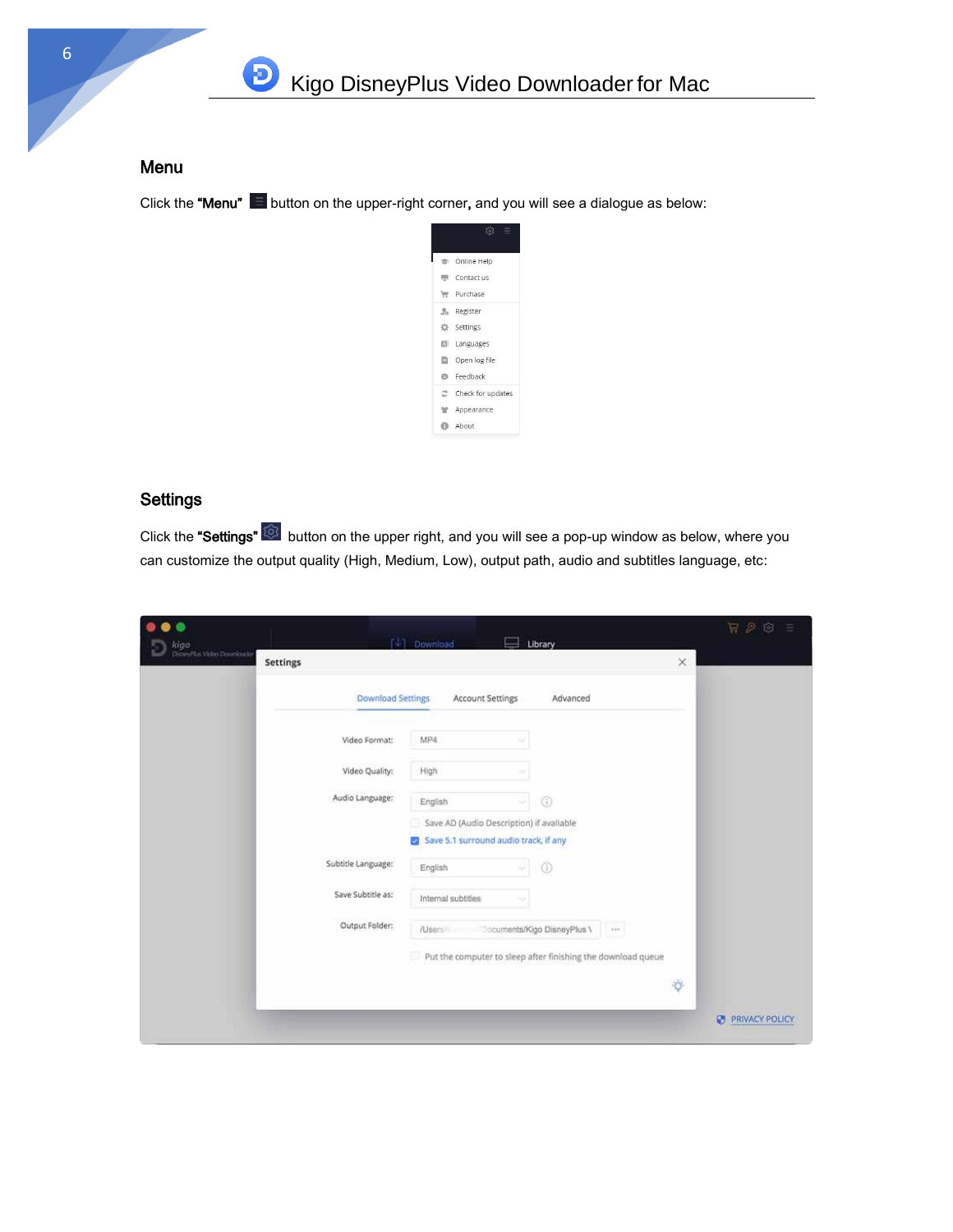**D** Kigo DisneyPlus Video Downloader for Mac

## **Tutorials**

- Log into Disney+ Account
- Customize Download Settings
- Search for Videos

7

- Select Audio Track and Subtitle
- Start Downloading Videos
- Check Download History

### Log into Disney+ Account

Run Kigo DisneyPlus Video Downloader on Mac and log in to your Disney+ account.

Note: Please try to enter any word or video's name in the search box, then there will be a pop-up window prompting you to log in Disney+ account.

### Customize Download Settings

Click the Setting icon on the upper right corner to customize the output quality (High, Medium, Low), output path, audio and subtitles language, etc.

| .<br><b>kigo</b><br>Donnélis Véles Douclassie |                          | [4] Download       | Library                                                                           | P P Q<br>$\equiv$          |  |
|-----------------------------------------------|--------------------------|--------------------|-----------------------------------------------------------------------------------|----------------------------|--|
|                                               | Settings                 |                    |                                                                                   | ×                          |  |
|                                               | <b>Download Settings</b> |                    |                                                                                   |                            |  |
|                                               | Video Format:            | MP4                |                                                                                   |                            |  |
|                                               | Video Quality:           | High               |                                                                                   |                            |  |
|                                               | Audio Language:          | English            | $^\circledR$<br>- 1                                                               |                            |  |
|                                               |                          | æ.                 | Save AD (Audio Description) if avaliable<br>Save 5.1 surround audio track, if any |                            |  |
|                                               | Subtitle Language:       | English            | $^{\circ}$                                                                        |                            |  |
|                                               | Save Subtitle as:        | Internal subtities | v                                                                                 |                            |  |
|                                               | Output Folder:           | /User:/            | Documents/Kigo DisneyPlus \<br>$\cdots$                                           |                            |  |
|                                               |                          |                    | Put the computer to sleep after finishing the download queue                      |                            |  |
|                                               |                          |                    |                                                                                   | $\phi$                     |  |
|                                               |                          |                    |                                                                                   | <b>PRIVACY POLICY</b><br>ø |  |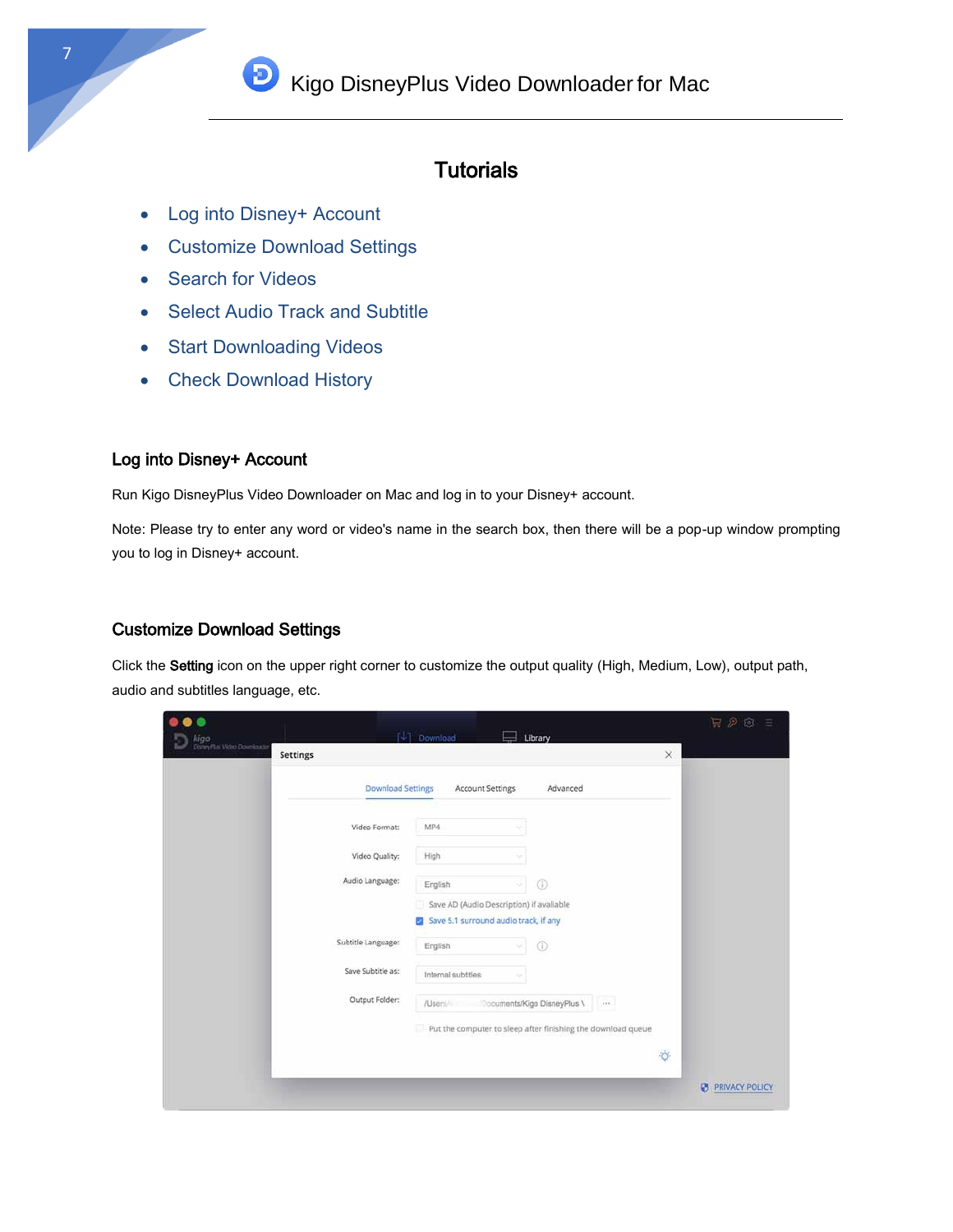### Search for Videos

Please enter the name of movies & TV shows or copy and paste the link of videos from Disney+ to the program, and then click the little magnifier icon, followed that the program will list the video or all of the related videos.



### Start Downloading Video

After completing the above steps, now the final step is clicking the download icon to start downloading the video to the output folder you've chosen in the previous step.

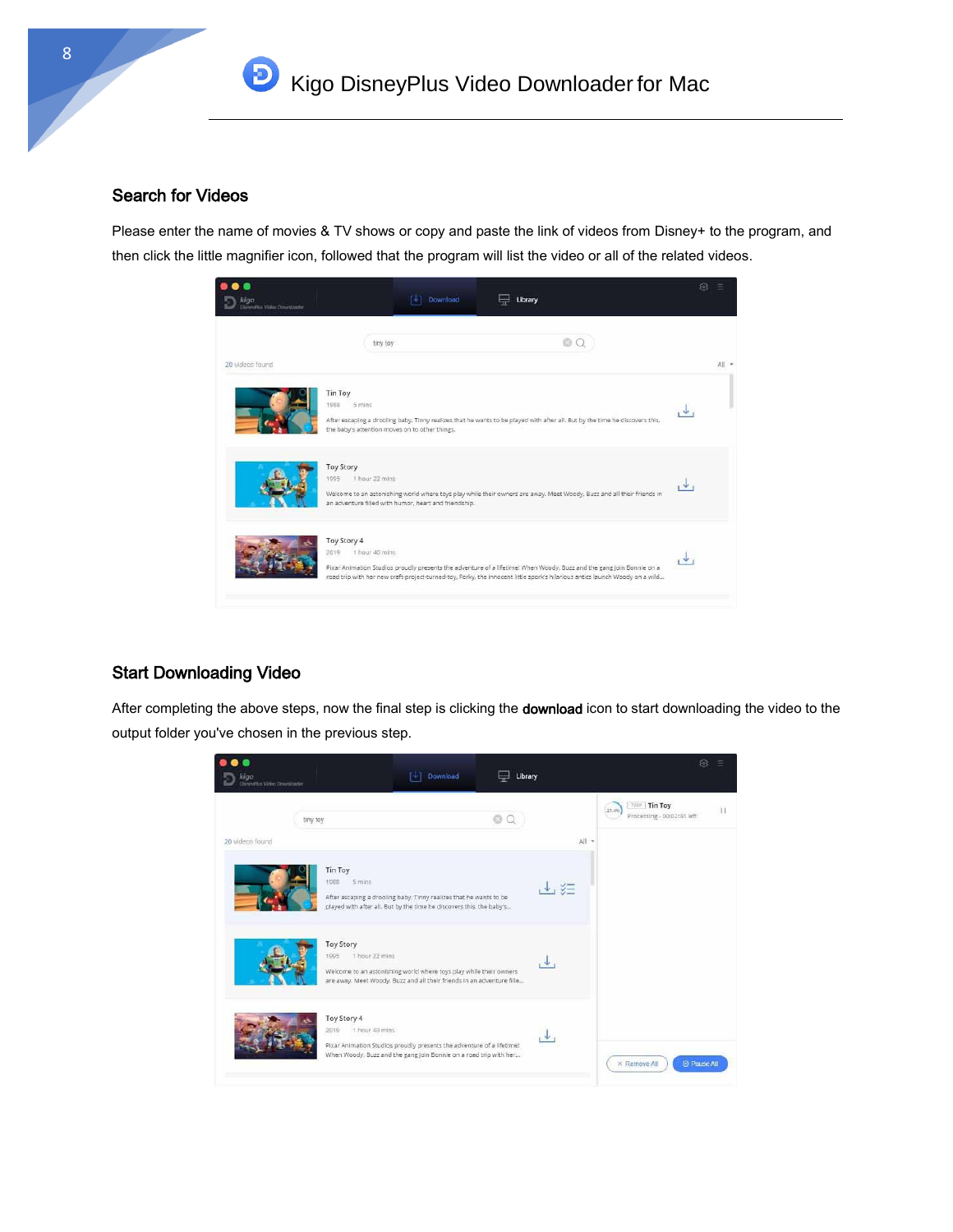## Check Download History

After downloading, you can click on Library to find the well-downloaded Disney+ videos on local drive.